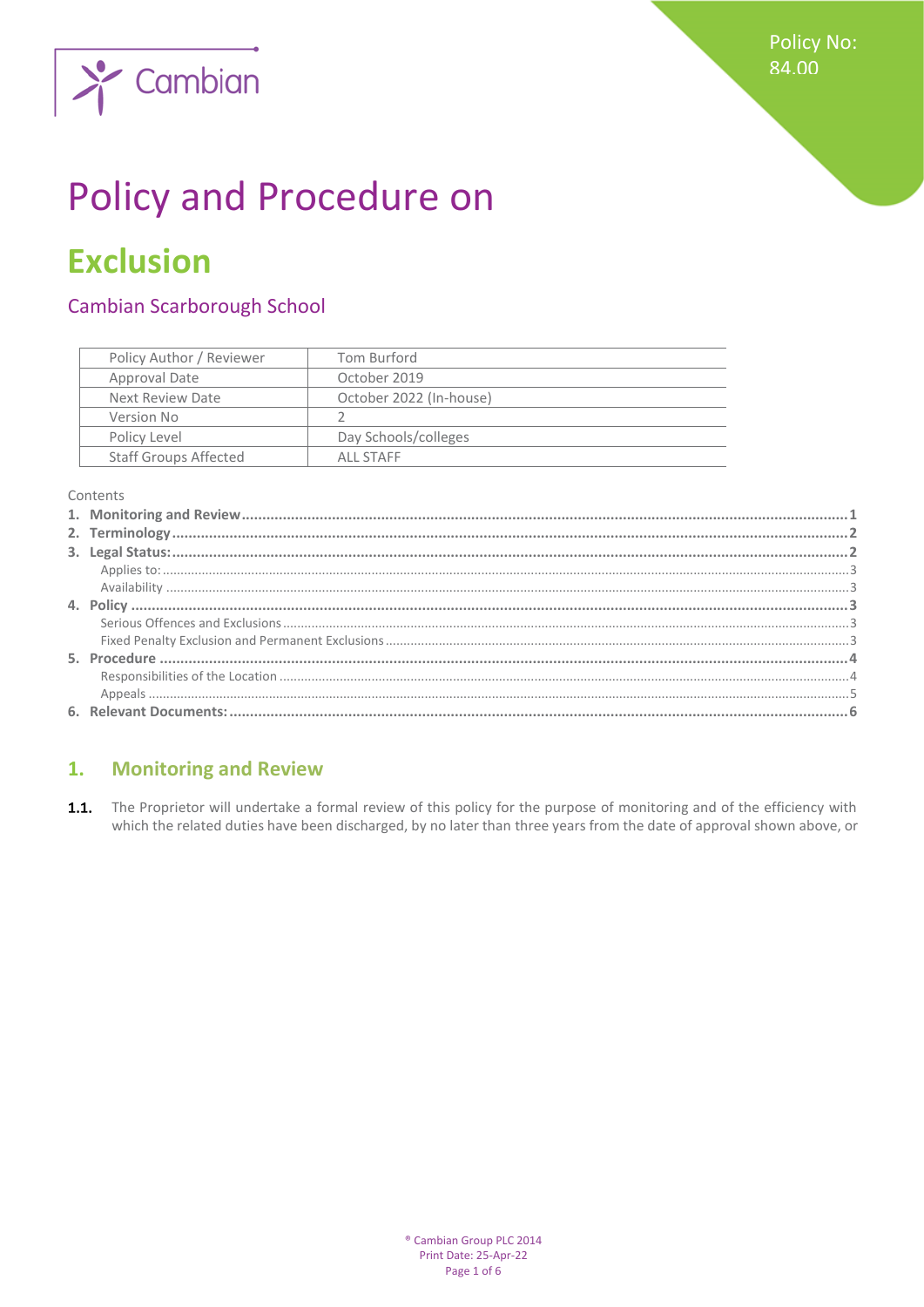

earlier if significant changes to the systems and arrangements take place, or if legislation, regulatory requirements or best practice guidelines so require.

 $1.2.$ The local content of this document will be subject to continuous monitoring, refinement and audit by the Head of Service.

Signed:

Sh hans

John Ivers **Patricia Peake Proprietor, Cambian Group Head Teacher**<br>
December 2019 **December 2019** December 2019

 $\varrho$  $\Lambda$   $\epsilon$ <sup>1</sup>

#### <span id="page-1-0"></span>**2. Terminology**

|  |  | 2.1. Our aim is to use consistent terminology throughout this policy and all supporting documentation as follows: |  |  |  |  |  |
|--|--|-------------------------------------------------------------------------------------------------------------------|--|--|--|--|--|
|--|--|-------------------------------------------------------------------------------------------------------------------|--|--|--|--|--|

| 'Establishment' or 'Location          | this is a generic term which means the Children's<br>Home/school/college. Cambian Scarborough School is a school.                                                                                                   |
|---------------------------------------|---------------------------------------------------------------------------------------------------------------------------------------------------------------------------------------------------------------------|
| <b>Individual</b>                     | means any child or young person under the age of 18 or young<br>adult between the ages of 18 and 25. At Cambian Scarborough<br>School we have 20 young people attending between the ages of 8<br>and 18 years.      |
| <b>Service Head / Head of Service</b> | This is the senior person with overall responsibility for the<br>Location. At Cambian Scarborough School this is the Headteacher<br>who is Patricia Peake.                                                          |
| <b>Key Worker</b>                     | Members of staff that have special responsibility for Individuals<br>residing at or attending the Establishment.                                                                                                    |
| Parent, Carer, Guardian               | means parent or person with Parental Responsibility                                                                                                                                                                 |
| <b>Regulatory Authority</b>           | Regulatory Authority is the generic term used in this policy to<br>describe the independent regulatory body responsible for<br>inspecting and regulating services. At Cambian Scarborough<br>School this is Ofsted. |
| <b>Social Worker</b>                  | This means the worker allocated to the child/family. If there is no<br>allocated worker, the Duty Social Worker or Team Manager is<br>responsible.                                                                  |
| <b>Placing Authority</b>              | Placing Authority means the local authority/agency responsible<br>for placing the child or commissioning the service                                                                                                |
| <b>Staff</b>                          | Means full or part-time employees of Cambian, agency workers,<br>bank workers, contract workers and volunteers.                                                                                                     |

### <span id="page-1-1"></span>3. Legal Status:

 $3.1.$ Regulatory Requirements, Part 3, Paragraph 9 and Exclusion Element of Part 6 (32)(3) of the Education (Independent School Standards) (England) Regulations 2014

Policy Name: Exclusions Print Date: 25-Apr-22 Page 2 of 6 Reviewed: Sep 2017

Version: 2 ® Cambian Group PLC 2014 Approved by: Susan Harvey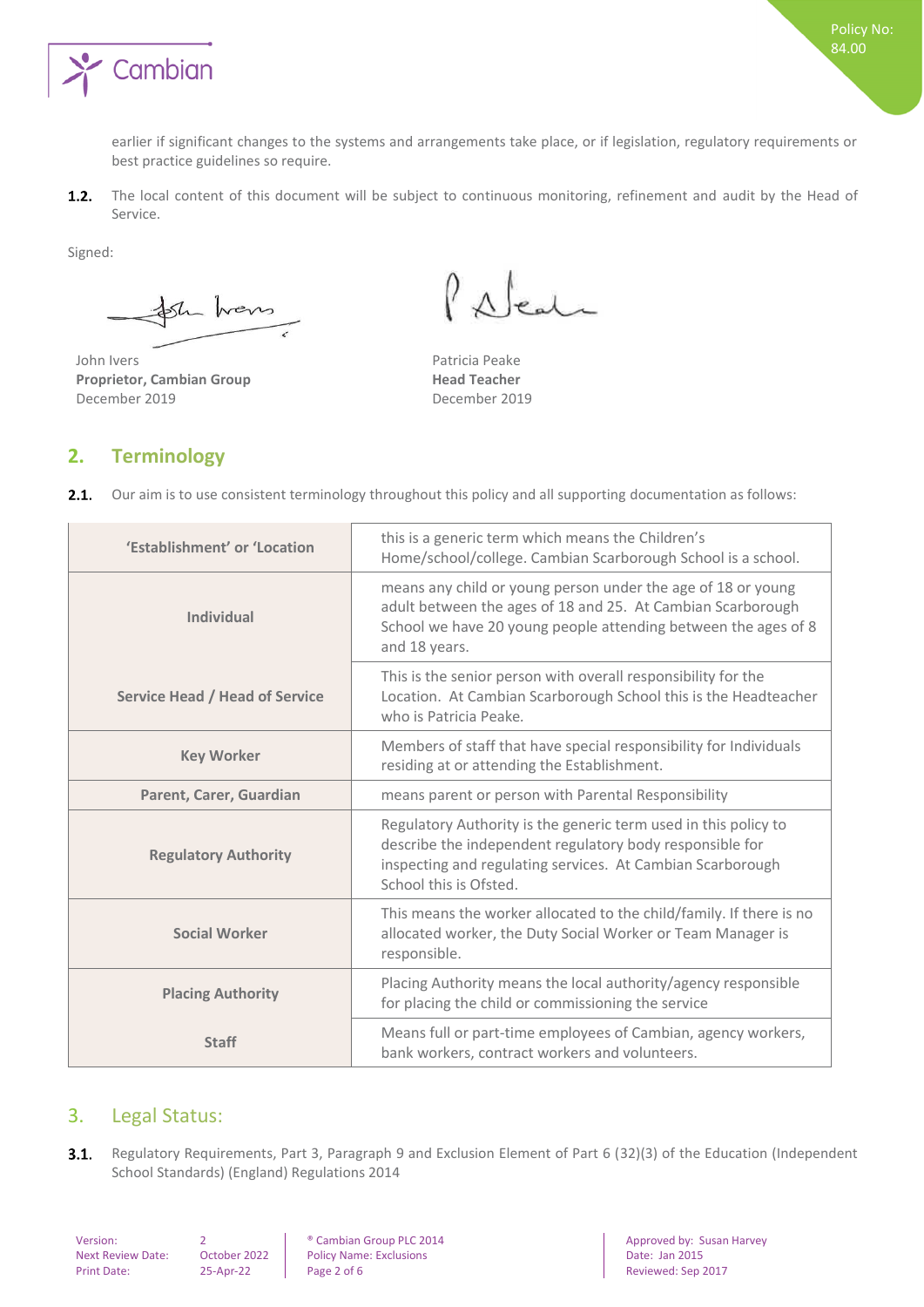

#### <span id="page-2-0"></span>**Applies to:**

- the whole Location, out of school care and all other activities provided by the Location, inclusive of those outside of the  $3.2.$ normal hours;
- all staff (teaching and support staff), students on placement, the proprietor and volunteers working in the Location.  $3.3.$

#### <span id="page-2-1"></span>**Availability**

This policy is made available to parent/guardian/carer, staff and pupils in the following ways: via the Location website,  $3.4.$ and on request a copy may be obtained from the Location Office.

#### <span id="page-2-2"></span>4. Policy

 $4.1.$ Ultimate sanctions are Fixed Term and Permanent Exclusions. Neither sanction is used lightly. Only the Headteacher has the power to exclude a child. If the Head of Service excludes an Individual, the parent/guardian/carer are informed immediately, giving reasons for the exclusion. At the same time, the Head of Service makes it clear to the parents that they can, if they wish, appeal against the decision to the Proprietors. Parents are given information on how to make any such appeal.

#### <span id="page-2-3"></span>**Serious Offences and Exclusions**

- 4.2. Serious offences are those that may have a significant impact on the individual or others at the Location. Examples include:
	- extreme or persistent bullying, racism or harassment;
	- stealing;
	- extreme or persistent violence, actual or threatened, against a pupil or member of staff;
	- sexual abuse, assault or activity;
	- smoking, illegal drugs (possession and/or use ) or alcohol (consumption or possession)
	- significant vandalism;
	- going out of bounds;
	- persistent misbehaviour when normal disciplinary measures have failed;
	- carrying an offensive weapon.

#### <span id="page-2-4"></span>**Fixed Penalty Exclusion and Permanent Exclusions**

- We will apply our behaviour policies in a consistent, rigorous and non-discriminatory way and all areas of application of  $4.3.$ these policies will be monitored routinely. Ultimate sanctions are:
	- Suspension = Fixed Term Exclusion
	- Expulsion = Permanent Exclusion
- Neither sanction is used lightly. The power to suspend or expel an Individual can only be exercised by the Head of 4.4. Service. If the Head of Service excludes a pupil, the parent/guardian/carer are informed immediately, giving reasons for the exclusion. At the same time, the Head of Service makes it clear to the parent/guardian/carer that they can, if they wish, appeal against the decision to the Cambian Board. The location informs the parent/guardian/carers how to make

Next Review Date: October 2022 Policy Name: Exclusions Date: Jan 2015 Print Date: 25-Apr-22 | Page 3 of 6 Reviewed: Sep 2017

Version: 2 **2 8** Cambian Group PLC 2014 **Approved by:** Susan Harvey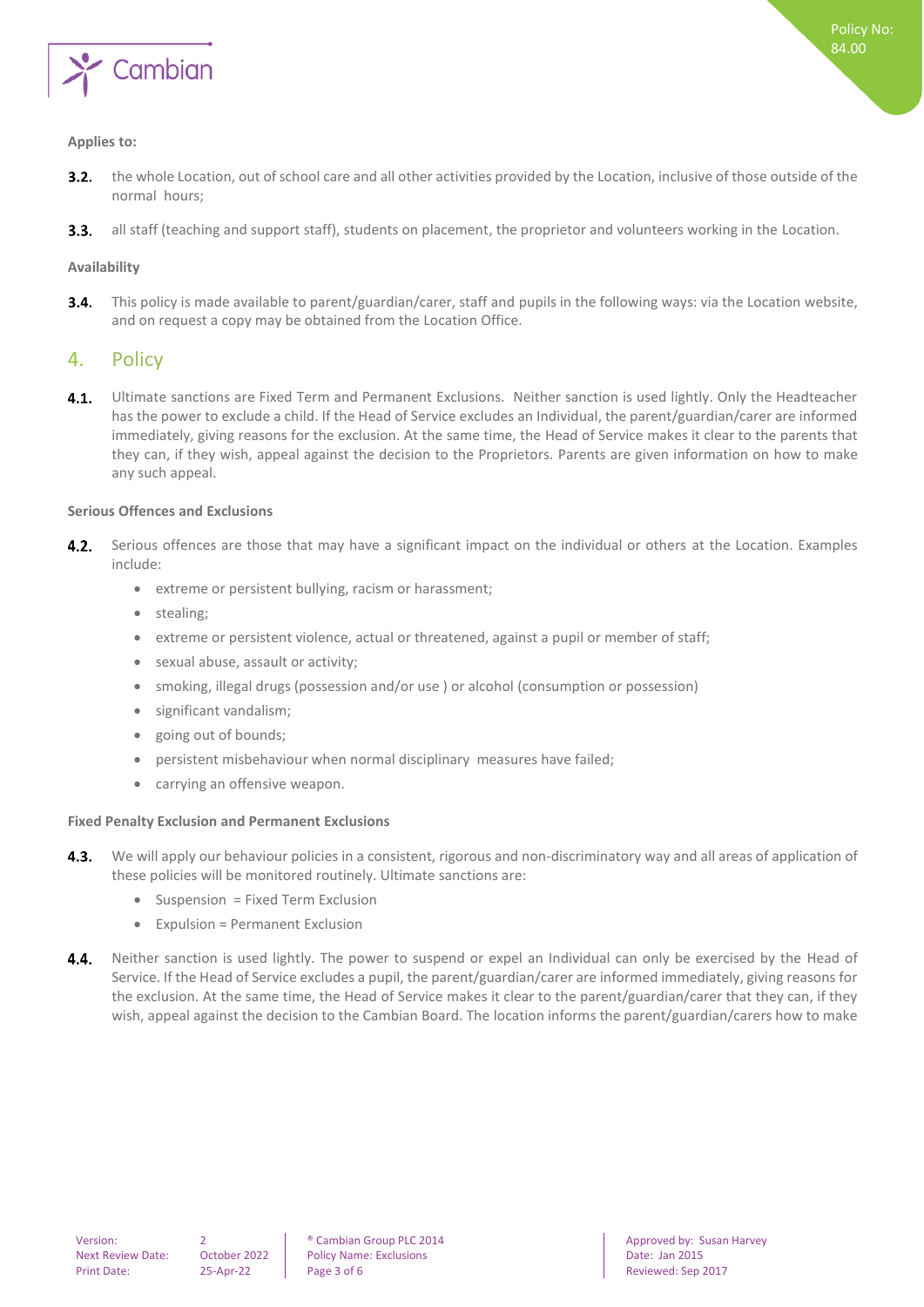

#### <span id="page-3-0"></span>5. Procedure

- Parent/guardian/carers must be informed immediately by phone with a follow up letter.
- A copy of a sheet entitled 'Advice for Parents/Carers' will be attached to the letter.
- Parent/guardian/carers must be notified of their right to appeal.
- Ensure that arrangements are in place for work to be sent home.
- Arrangements will be made for a return to school/college interview that includes the parents/carers.
- A re-integration support plan will be put in place.
- **5.1.** All cases of exclusion will be treated in the strictest confidence on a need to know basis and are not to be discussed outside the school

#### <span id="page-3-1"></span>**Responsibilities of the Location**

- $5.2.$ If the Location commences an investigation which may lead to a fixed term temporary exclusion or to permanent exclusion the Head of Service must inform the parent/guardian/carers without delay. Before resorting to exclusion the Location will normally try alternative solutions (for example, a restorative justice process - whereby the harm caused to the 'victim' can be redressed). This will ideally be done by telephone and the telephone call will be followed by a letter within one school day. The letter will include information about:
	- the nature of the offence and the results of any investigation to date;
	- that the sanction of a fixed term temporary exclusion or permanent exclusion may be imposed;
	- the parent/guardian/carers' right to state their case to the Headteacher and if that is not satisfactory then to the Advisory Board and whom they should contact to do this, including the latest date that the parent/guardian/carers may give a written statement to the discipline committee;
	- the parent/guardian/carers right to see their child's record and the Headteacher must comply with such a request within 15 school days, although in exclusion cases compliance should be prompt.
- **5.3.** Where reasonable adjustments to policies and practices have been made to accommodate a pupil's needs and to avoid the necessity for exclusion as far as possible, exclusion may be justified if there is a material and substantial reason for it. A specific incident affecting order and discipline in the Location may be such a reason. The decision to exclude for a fixed term will be notified to the parent in writing with reasons. If the Location determines that a child should be excluded for a fixed period, the Headteacher will provide the parent in writing with information as to:
	- the period of the Fixed Term Exclusion;
	- the arrangements, such as setting work, to allow the child to continue their education during the Fixed Term Exclusion.
- **5.4.** If the Location decides (after completing the investigation or as a result of new evidence and further investigation) that it is necessary to extend a fixed period Temporary Exclusion or to convert it into a Permanent Exclusion, the Headteacher will write again to the parent/guardian/carers with the reasons for this decision. The decision to exclude a pupil permanently will only be taken as a last resort when a wide range of strategies for dealing with disciplinary offences has been employed to no avail or is an exceptional 'one-off' offence has been committed.

Next Review Date: October 2022 Policy Name: Exclusions Date: Jan 2015 Print Date: 25-Apr-22 | Page 4 of 6 Reviewed: Sep 2017

Version: 2 2 **8 Cambian Group PLC 2014 Approved by: Susan Harvey PLC 2014** Approved by: Susan Harvey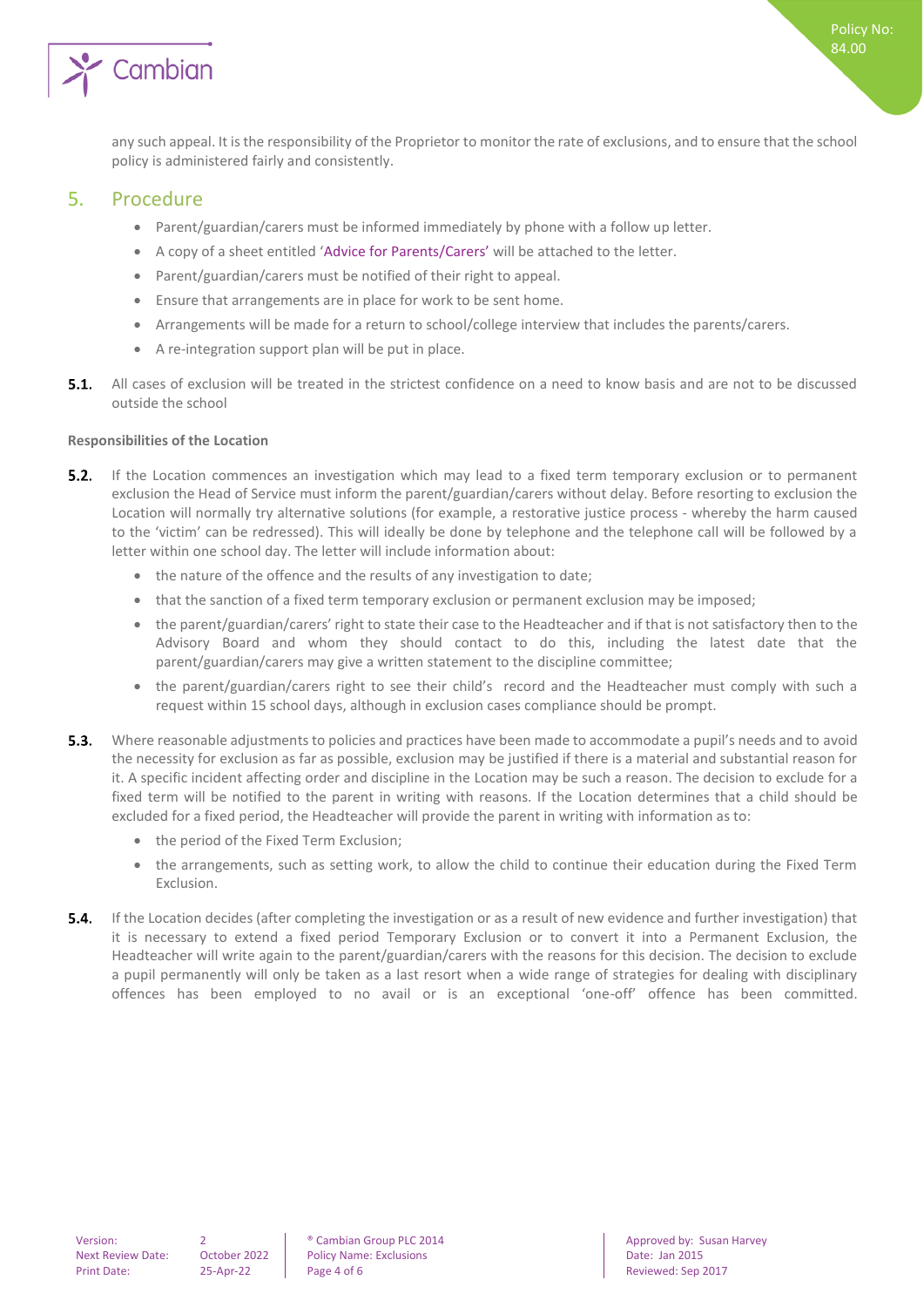

parent/guardian/carers co-operation forms part of the contract between the Location and all the parent/guardian/carers at the Location. The correspondence will be easily intelligible and in plain English.

#### <span id="page-4-0"></span>**Appeals**

- 5.5. If parent/guardian/carers wish to appeal the exclusion then they must do so in writing to the Proprietors, in writing, within one week of the letter notifying the parents or guardians of the exclusion. The Proprietors will establish an Appeal Panel to consider the appeal.
- 5.6. The Appeal Panel will normally convene within three weeks of the receipt of the letter requesting the appeal. The parents or guardian may bring a representative to the meeting. All letters and documents relied on by the Headteacher, shall be made available to the parents or guardian prior to the hearing. The parents or guardian or their representative may ask questions of the Headteacher or may raise any relevant matter for the consideration of the Panel. The Panel may call for any further information it requires. No evidence or argument shall be presented to the Panel in the absence either of the parents or guardian or their representative, or in the absence of the Headteacher, who is the Proprietor. At the conclusion of the hearing, the Panel shall retire to consider what recommendation it may make. The Panel may recommend:
	- The exclusion is confirmed
	- The exclusion is rescinded
	- The exclusion be rescinded and replaced with an alternative sanction.
- 5.7. However, the final will always rest with the Location Proprietors, who may or may not accept the recommendations of the panel.
- $5.8.$ The recommendation shall be communicated to the parent/guardian/carers and the Headteacher. Every child has a right to confidentiality – it will be kept in the strictest confidence and only disclosed to those who need to know. We appreciate that such sensitive matters must be dealt with in confidence. If the Location decides (after completing the investigation or as a result of new evidence and further investigation) that it is necessary to extend a fixed period temporary exclusion or to convert it into a permanent exclusion, the Headteacher will write again to the parent/guardian/carers with the reasons for this decision.
- 5.9. Cambian Scarborough School:
	- requires all staff to use positive strategies for handling any unacceptable behaviour by helping Individuals find solutions in ways that are appropriate for their ages and stages of development;
	- acknowledges that such solutions might include, for example, acknowledgement of feelings, explanation as to what was not acceptable and supporting Individuals to gain control of their feelings so that they can learn a more appropriate response;
	- ensures that there are sufficient resources and activities available so that Individuals are meaningfully occupied without the need for unnecessary conflict over sharing and waiting for turns;
	- supports each child in developing self-esteem, confidence and feelings of competence;
	- avoids creating situations in which Individuals receive adult attention only in return for unacceptable behaviour;
	- explains the effect of unacceptable behaviour, making it clear to the child that it is the behaviour that is unacceptable, and not the person.
- **5.10.** When Individuals behave in unacceptable ways, we help them to understand the outcomes of their actions and support them in learning how to cope more appropriately. We provide opportunities for Individuals to learn how to interpret and cope with feelings, listening to them and offering the necessary support to enable them to verbalise their own frustrations, hurts and disappointments. We do not shout or raise our voices in a threatening way to respond to

Next Review Date: October 2022 Policy Name: Exclusions Date: Jan 2015 Print Date: 25-Apr-22 Page 5 of 6 Reviewed: Sep 2017

Version: 2 2 **8 Cambian Group PLC 2014 Approved by: Susan Harvey PLC 2014** Approved by: Susan Harvey